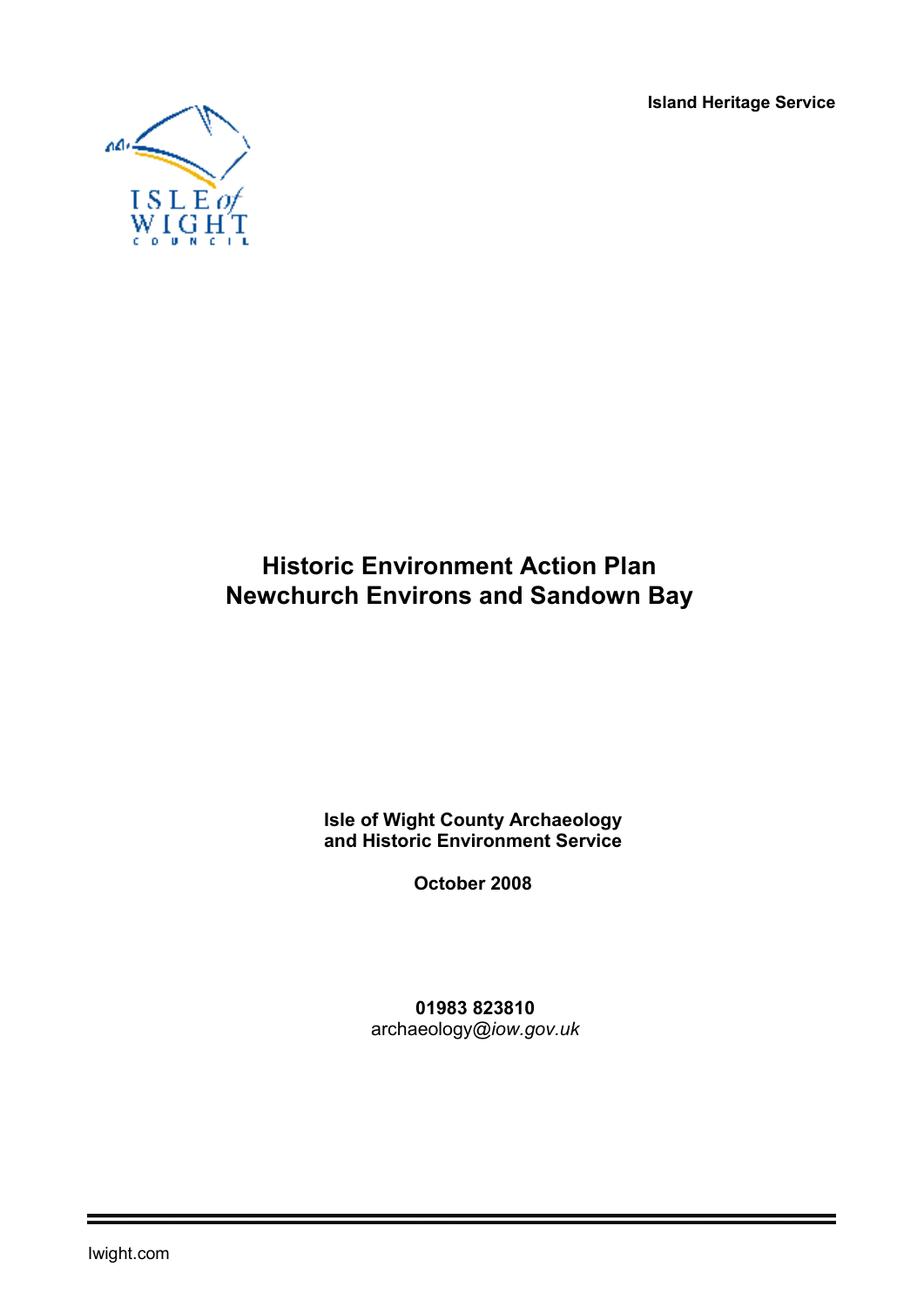# **HEAP for Newchurch Environs and Sandown Bay**

# **INTRODUCTION**

This HEAP Area has been defined on the basis of geology, topography, land use and settlement patterns which differentiate it from other HEAP Areas.

The Area is characterised by its varied topography and mix of HEAP Types. Field patterns, valley floor types, settlement types and woodland types are all significant. However, a significant part of this Area is occupied by the towns of Sandown and Shanklin.

The HEAP for this Area identifies the most important forces for change, and considers key management issues. Actions particularly relevant to this Area are identified from those listed in the Isle of Wight HEAP Aims, Objectives and Actions.

## **ANALYSIS AND ASSESSMENT**

## **Location, Geology and Topography**

- Situated south of *East Wight Chalk Ridge* and east of *Arreton Valley*, extending from Newchurch to Sandown Bay.
- Geology is mainly Ferruginous Sands overlain with patches of Plateau Gravel. Alluvium and Gravel Terraces in the river valleys.
- Generally hillier and of higher altitude than adjacent *Arreton Valley*, rising to a maximum of 60m OD in various places and to 76m OD near Apsecastle Wood on southern edge of area, but also including low-lying land around the River Yar and Scotchells Brook.
- Eastern Yar flows east through this area between Newchurch and Brading. Scotchells Brook flows NE from Apse Manor to join Yar east of Alverstone.
- Soils are generally light and easily worked. The valley-floor Alluvium supports damp pastures such as Alverstone Mead.
- Sandown Bay has high but eroding cliffs, mainly composed of Ferruginous Sandstone but with earlier Wealden deposits exposed to the north of Sandown Pier.

#### **Defining Attributes and Principal HEAP Types**

- Definition is based not only on topographic features but also on historic and modern differences in field patterns, settlement patterns, and woodland distribution between this Area and adjacent HEAP Areas.
- The Area has a varied landscape with a broad distinction in modern land use between western and eastern parts of area.
	- o Western part has cultivated fields, woodland and valley-floor.
	- o Rural character in western part has been modified to some extent by C20 residential development at Alverstone Garden Village and Winford.
	- o Urban fringe land uses such as Sandown Golf Course, Sandown Airport and the Lake Superstore occupy the interface between the western and eastern parts of the HEAP Area.
	- o Eastern part of Area contains seaside resort towns of Sandown and Shanklin, fringed by valley of Scotchells Brook.
- HEAP Types also vary from north to south with East Yar valley floor land separating two zones comprised mainly of field patterns.
- This Area contains somewhat smaller fields than that of the *Arreton Valley*. 56% of *field patterns* (by area) are small or small-medium, compared with 34% in the *Arreton Valley*.
- Area differs from *Arreton Valley* in containing significant areas of *ancient woodland* (at Borthwood Copse, America Wood and Apse Castle Wood) as well as other smaller woods and some *valley-floor woodland*.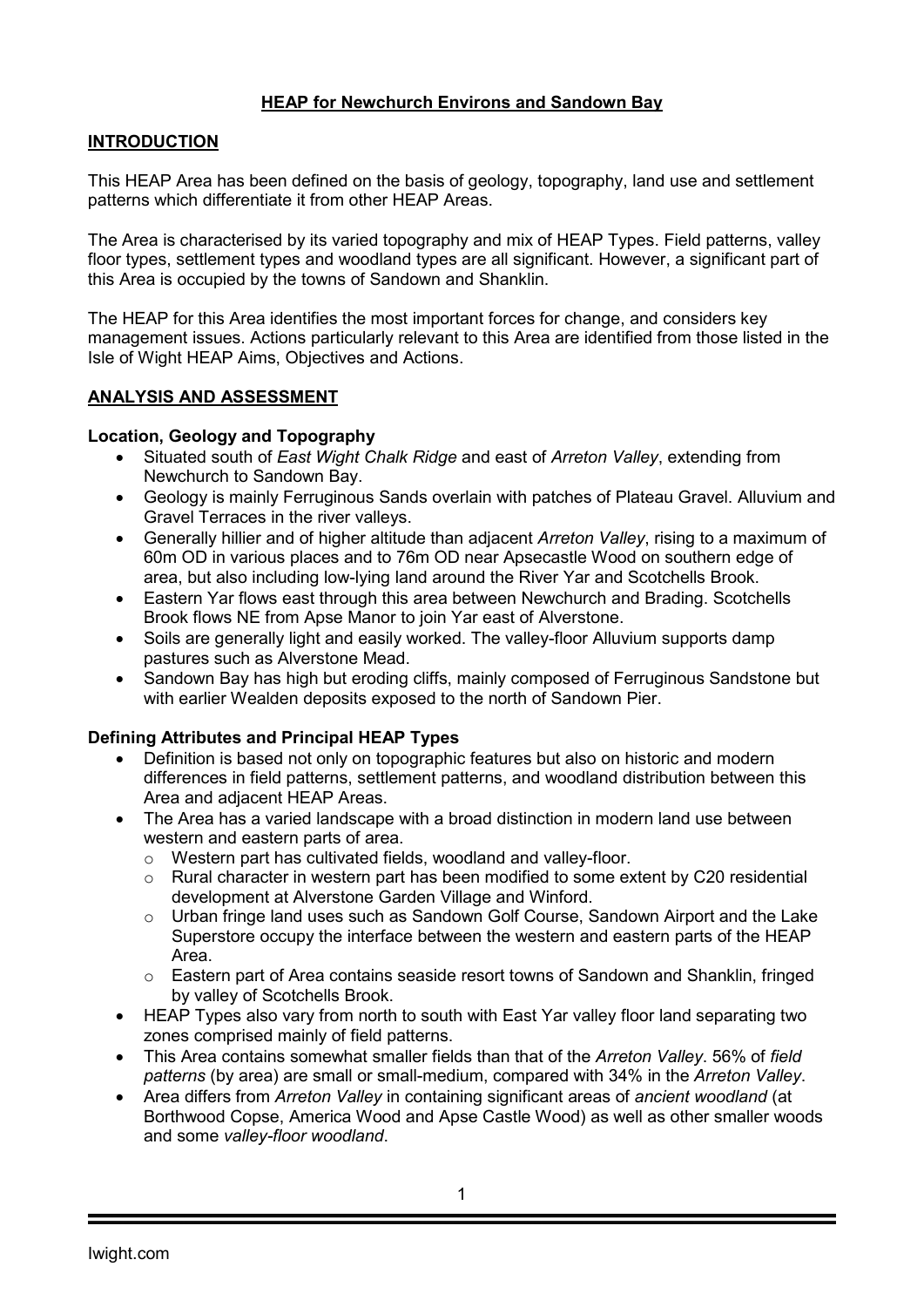- Historic rural settlement includes the village of Newchurch, dispersed settlements and individual farmsteads.
- Sandown Bay, noted for its sandy beaches, has been developed as a seaside resort from the 19<sup>th</sup> century and contains the twin towns of Sandown and Shanklin.
	- $\circ$  It is the largest seaside resort area on the Isle of Wight with hotels, guesthouses, campsites and tourist attractions.
	- o Sandown and Shanklin each have a distinct and separate character, largely based on their different development histories during the 19<sup>th</sup> century.
- Although two main roads run east-west within this Area (A3056 Sandown-Newport Road and A3020 Shanklin-Newport Road) the minor roads and rights of way nearly all run in a north-south direction.

# **Principal Historical Processes**

## *Prehistoric and Roman periods*

- Archaeological finds indicate that this HEAP Area was utilised from prehistoric times.
- Clearance of woodland for cultivation and grazing was probably well under way by the *Bronze Age*.
	- $\circ$  Heathland may have become established in many places during later prehistoric times as nutrients leached from the soil.
- The enclosed late *Iron Age* farmstead at Knighton provides the earliest excavated evidence of settlement.
- Brading Roman Villa, a prosperous farmstead probably occupied by a member of the local *Romano-British* elite, was built on the site of an existing late Iron-Age settlement.

## *Anglo-Saxon and Medieval periods*

- Little archaeological evidence for early Anglo-Saxon occupation.
- o Only early Anglo-Saxon place-name is Ninham.
- The medieval parishes of Newchurch and Brading traversed this HEAP Area.
	- o They appear to have been Anglo-Saxon *parochia* or *mother parishes* (Margham 2000), stretching from the Solent to the Undercliff and encompassing various HEAP Areas.
	- o In medieval times Brading's territory was reduced as 'daughter' parishes were formed but Newchurch retained all of its territory and a distinctive 'bacon rasher' profile until the later  $19<sup>th</sup>$  century.
	- $\circ$  The boundary between the parishes of Newchurch and Brading has partially survived in the modern landscape.
- Manors within this HEAP Area recorded in Domesday Book were Adgestone, Alverstone, Apse, Blackpan, Borthwood, Brading, Kerne, Knighton, Sandown and Scaldeford (Scotchells Brook).
- Medieval settlement in this Area consisted mainly of scattered farmsteads and hamlets but Newchurch possessed a parish church and may have been a small nucleated settlement.
- A manorial chapel at Alverstone, subject to Brading Parish Church, was recorded in the  $14<sup>th</sup>$ century.
- A medieval park and warren was associated with Knighton Gorges manor house. The house was demolished in the 1820s but a walled garden with possible remains of a postmedieval bowling green survives.

#### *Woodland*

- Borthwood Forest was a hunting preserve associated with the Lordship of the Isle of Wight until 1293, when it passed to the Crown.
	- o In the Middle Ages *forest* was a legal term indicating the status of an area as a hunting preserve and did not necessarily imply the presence of woodland.
	- o Bothwood Forest was probably a mixture of *wood pasture* and heathland in medieval times and would have been used for grazing animals as well as for hunting.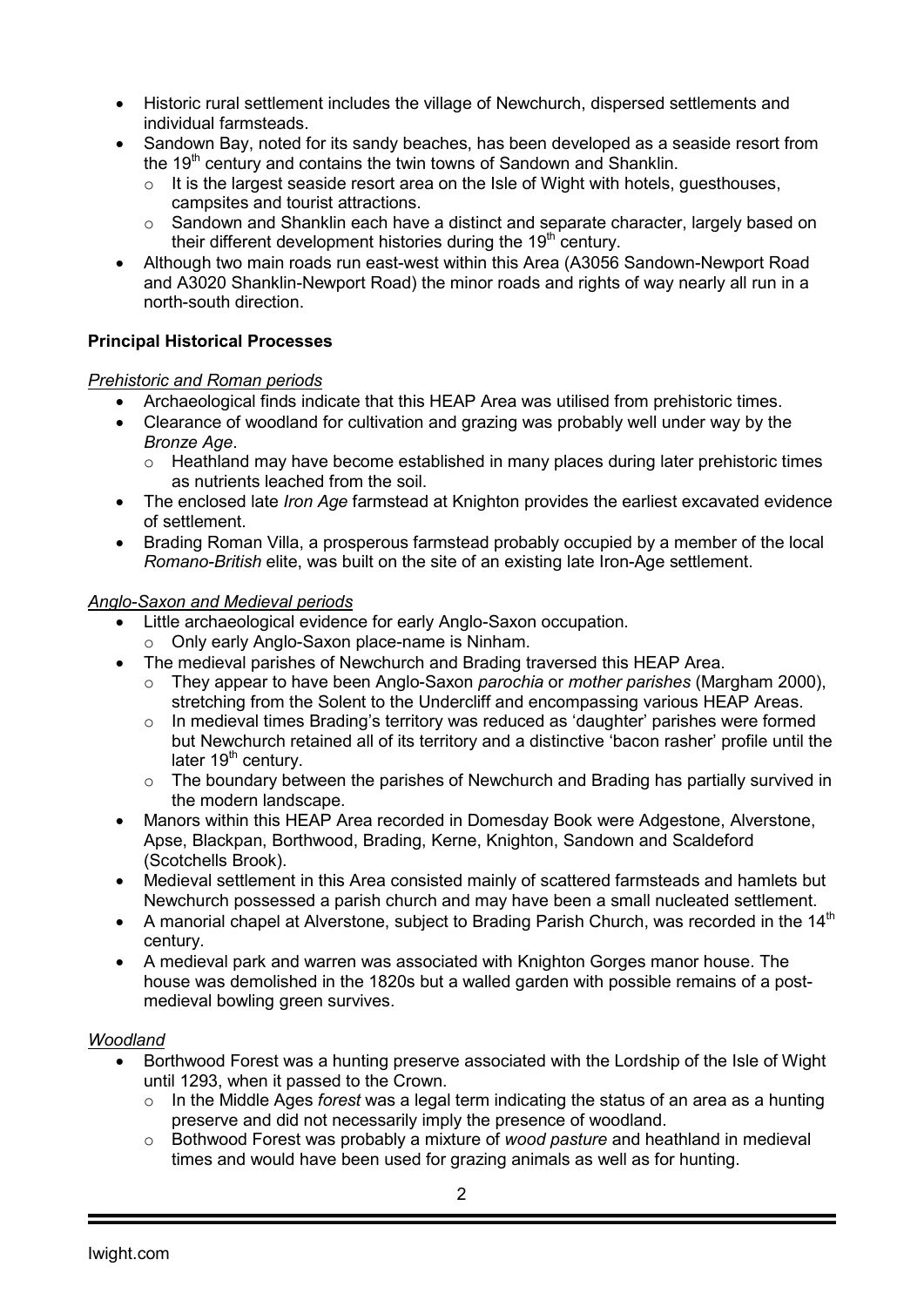- $\circ$  In 1608 the 'Upper Heath or Forest', included in the land of Borthwood Farm, amounted to 100 acres and the 'Lower Heath or Forest' to 80 acres.
- $\circ$  OS 1793 map shows that Borthwood Copse then occupied an area roughly equivalent to that of today (54 acres or 22 hectares).
- o Part of Bothwood Copse contains trees formerly managed as *wood pasture* (a traditional medieval management technique for woodland that was also grazed, with trees being *pollarded* to prevent damage by grazing animals).
- $\circ$  At an unknown date a large area of Borthwood Copse was planted with Sweet Chestnut to be used as a *coppice* product.
- o Another significant area was managed as oak *coppice* and is the only large extent of oak coppice on the Island. It may have been used as a source of oak bark for the production of tannin in the local leather industry.
- America Wood (name apparently first recorded on 1769 Andrews map) is depicted with several compartments on OS 1793 map, two containing only scattered trees. This suggests possible management as wood pasture, a practice also indicated by surviving trees in some parts of the wood.
- The present Apsecastle Wood is shown as an unnamed enclosure of rough land on the 1793 map, suggesting either that the land was enclosed heathland or that it had degenerated from *wood pasture* to an area of treeless rough grazing.
- Other significant blocks of woodland still surviving today are shown on the 1793 map at Knighton West Wood, Knighton East Wood and Rowdown Copse. Woodland shown on the 1793 map at Youngwoods has now been mainly developed for housing.

# *Fields and Open Grazing Land*

- In medieval times at least some of the arable land within this Area was cultivated in strips within communal open fields
- 16<sup>th</sup> and 17<sup>th</sup> centuries surveys provide evidence for some medieval *open-field* still in use within manors of Knighton, Borthwood, Bigbury, Apse, Great Landguard, Lake, Kern and Adgestone.
	- o However, these surveys indicate that most arable land had already been divided into hedged closes.
- Physical evidence of former *open-field* survives in field patterns to the south of Adgestone.
- Common grazing land was utilised by manorial tenants in the Middle Ages.
	- $\circ$  16<sup>th</sup> –19<sup>th</sup> century documents mention commons within this HEAP Area, including 'Bordwood Common', 'Pan Common' (later Blackpan Common), 'Ryall Common' (later Royal Heath) and 'Adgeston Common'.
	- o Much of this common land was situated on heathland.
	- $\circ$  OS 1793 map shows some areas of rough open grazing land still surviving at Winford, Royal Heath and at Blackpan/Lake Common (held by the two adjacent manors of Blackpan and Lake.
	- o OS 1862 map shows that Winford Heath had been converted to fields and plantation woodland and Royal Heath had been built over but Blackpan/Lake Common remained.
	- $\circ$  Most remaining rough open land was developed or converted to recreational use in 20<sup>th</sup> century.
	- o Sandown Golf Club was developed on the former Blackpan and Lake Commons in the early 20<sup>th</sup> century but areas of heath and acid grassland survive and are identified in the Isle of Wight Biodiversity Habitat Action Plan for Heathland and Acid Grassland.
- South of the Arreton-Brading road there is some land on the interface of the chalk and greensand beds that was formerly grazed as open downland but was enclosed in postmedieval times
- Many present-day field patterns within this Area have been interpreted in the HEAP as deriving from post-medieval enclosure of waste, heath or common.
- Land between East Wight Chalk Ridge and Yar Valley is characterised by field patterns with a north-south alignment and long linear external boundaries.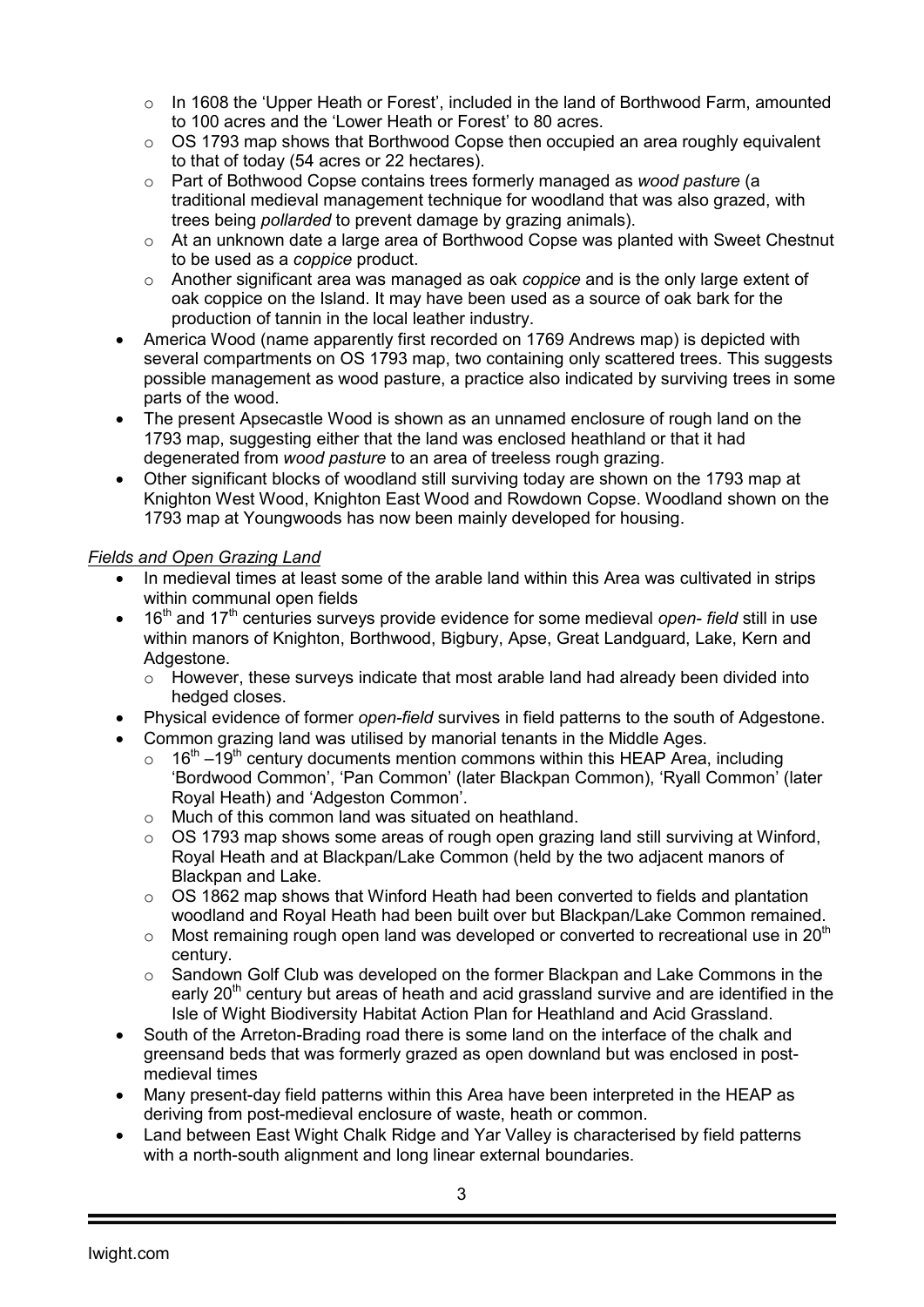- $\circ$  In some cases the external boundaries of these field patterns are followed by rights of way.
- o The shape of these blocks of land may reflect topography of area and the need to link differing areas of land use including high downland grazing, arable fields and valley floor pasture and meadow.
- o Boundaries between blocks of land may represent discrete land holdings or episodes of enclosure from waste.
- $\circ$  Many of the basic field patterns shown on the OS 1793 map can still be detected in the modern landscape, often much modified by later amalgamation and reorganisation.

## *Valley-floor land*

- Watermills are recorded in Domesday Book at Alverstone and Knighton. In the postmedieval period watermills are recorded at these sites and also at Lower Knighton.
- Valleys of Eastern Yar and Scotchells Brook contained much meadow land in the Middle Ages.
	- o Medieval open-field arable farming relied on hay meadows to provide fodder for draught animals in winter
	- $\circ$  Meadows were a very valuable resource and usually only constituted a very small proportion of total manorial land.
	- $\circ$  16<sup>th</sup>-18<sup>th</sup> century surveys indicate that not all manors in this HEAP Area possessed meadow land and some had as little as one acre.
	- o Holdings located near to the valleys of the Yar and Scotchells Brook held much larger areas of meadow land. Borthwood held over 18 acres in 1559, Blackpan held 20 acres in 1560, Grove held 10 acres in 1597, Adgestone Farm held 8 acres in 1660 and Whitehouse at Adgestone held 8 acres in 1773.
- Meadow land was often held in common during the Middle Ages with the meadow being divided into unfenced strips in a similar fashion to the arable open fields.
	- o Field names in old documents occasionally refer to the communal management of meadows e.g. 'Common Mead' at Borthwood is referred to in 1559 and another 'Common Mead' is mentioned at Blackpan in 1815.
	- $\circ$  On the Brading Tithe Map a common meadow appears to have survived to the south east of Adgestone where tiny narrow strips are shown, each listed as 'Part of Common Mead'.
	- $\circ$  Amount of meadowland seems to have declined in the 19<sup>th</sup> century as alternative sources of fodder became available.
	- o In the Newchurch and Brading tithe schedules of c.1840 the land use for most of the valley floor within this HEAP Area is listed as pasture rather than meadow although this could merely reflect seasonal land use.
	- o Even where enclosures are named as 'Mead' or 'Meadow' on the tithe maps (for instance, to south east of Adgestone), the land use is often given as 'pasture'.
- From the Middle Ages onwards some of the valley floor land within this Area was rough grazing marsh subject to flooding.
	- $\circ$  Damp rough pasture was known on the Isle of Wight and elsewhere in southern England as 'moor' and this term occurs in manorial documents of  $16<sup>th</sup>$  to  $18<sup>th</sup>$  centuries relating to this HEAP Area. It also occurs in a few instances in the 19<sup>th</sup> century Newchurch and Brading tithe schedules.
- No documentary or archaeological evidence has been recorded of artificially flooded postmedieval *water meadows* within the relatively small non-estuarine valleys on the Isle of Wight. There is a similar lack of recorded water meadow indicator plants. However, further investigation is needed to establish whether any water meadows ever existed locally.
- Small areas of damp valley floor land were planted with willows (osiers) that were periodically cut to provide material for basket making or lobster pots (in coastal areas). These were known as *withy beds*.
	- $\circ$  In transcribed 16<sup>th</sup>-18<sup>th</sup> century manorial surveys for this Area there appears to be only a single reference to a withy bed. This occurs in a 1771 survey of Winford.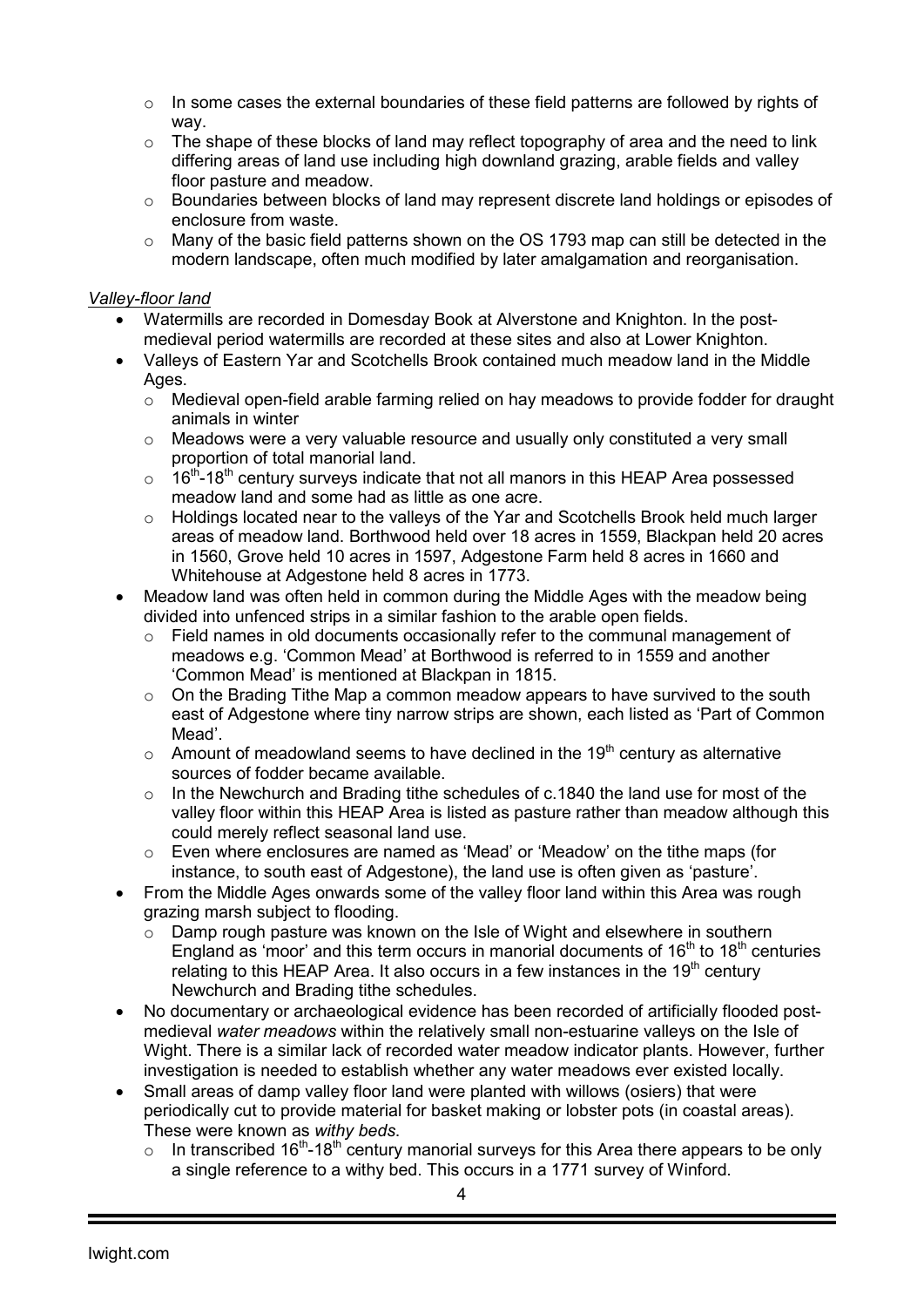- $\circ$  The Newchurch, Brading and Shanklin tithe apportionment books of the 1840s have fairly numerous references to withy beds within this Area (11 in Newchurch, 3 in Shanklin and 5 in Shanklin).
- $\circ$  Withy beds are shown on large scale OS maps of the late 19<sup>th</sup> and early 20<sup>th</sup> centuries, particularly the 25 inch survey of 1909.
- Small-scale peat cutting took place at Alverstone Mead in living memory (pers. Comm. Carol Flux).

## *Settlements, recreation and seaside towns from late 18th century*

- 1793 map shows linear row settlements at Newchurch and Sandham (close to the later seaside resort of Sandown) and small settlement clusters at Adgestone, Alverstone and Lake. Individual farmsteads and scattered settlements at Upper Borthwood and Lower Borthwood are also shown.
- The settlement of Sandham was primarily an agricultural rather than a fishing community and was situated slightly inland from Sandown Bay.
- The political satirist John Wilkes was possibly the first *overner* to appreciate the seaside delights of Sandown Bay when, in 1788, he leased Sandham Cottage, situated beside the beach at Royal Heath, (Boynton 1996, 121).
- In 1793 Shanklin comprised the manor house, church, rectory, Crab Inn, Peach's Farm and a few other scattered buildings (some, including the church and manor house, within the *South Wight Downland Edge* Area).
	- $\circ$  Growth of Shanklin as a seaside resort started in the early 19<sup>th</sup> century with the development of the 'Old Village' (see Parker 1977). Shanklin's early growth was connected with the Island's reputation for 'Picturesque' landscape amongst wealthy travellers. Many of the early buildings were *cottages ornés*.
	- o A particular attraction was the picturesque Shanklin Chine (see *South Wight Downland Edge* HEAP), which was a tourist attraction from c.1817.
	- $\circ$  From the mid 19<sup>th</sup> century development spread to the north of the 'Old Village'.
- Development of Sandown as a seaside resort started later than that of Shanklin.
	- $\circ$  A barracks was built on Roval Heath during the Napoleonic Wars to the south of the agricultural settlement at Sandham.
	- $\circ$  Development of hotels and beachside accommodation started in the mid 19<sup>th</sup> century before the coming of the railway.
	- $\circ$  1862 OS 6 inch map shows that the area fronting Sandown Bay contained large buildings in their own grounds whilst the former agricultural settlement of Sandham (in the area of the modern Avenue Road) contained much more modest houses. These may have been the houses of workmen employed in construction work on the new resort.
- A railway link with Ryde was established in 1864 with stations both at Sandown and Shanklin (the line being extended to Ventnor in 1866).
	- o Sandown was also linked to Newport by 1880.
	- o Railway links encouraged less wealthy tourists to take holidays at Sandown and Shanklin, as did other factors such as paid holiday time.
	- $\circ$  These were probably important factors that encouraged the further rapid expansion of both Sandown and Shanklin into the early  $20<sup>th</sup>$  century.
	- o This expansion can be traced on the OS 25 inch maps of 1898 and 1909 and the equivalent 6 inch maps.
	- o The expansion of Sandown and Shanklin engulfed two small areas of dispersed settlement at Lake in the  $20<sup>th</sup>$  century. The modern locality of Lake is suburban in character but possesses it own small shopping area.
- 'Militia Artillery Barracks' are shown at Sandown on the OS 1862 map. (Napoleonic barracks are also recorded at Sandown).
	- $\circ$  Most of the buildings of the 19<sup>th</sup> century barracks have been demolished and the site is now occupied by the Heights Leisure Centre but Council offices still occupy one former barracks block.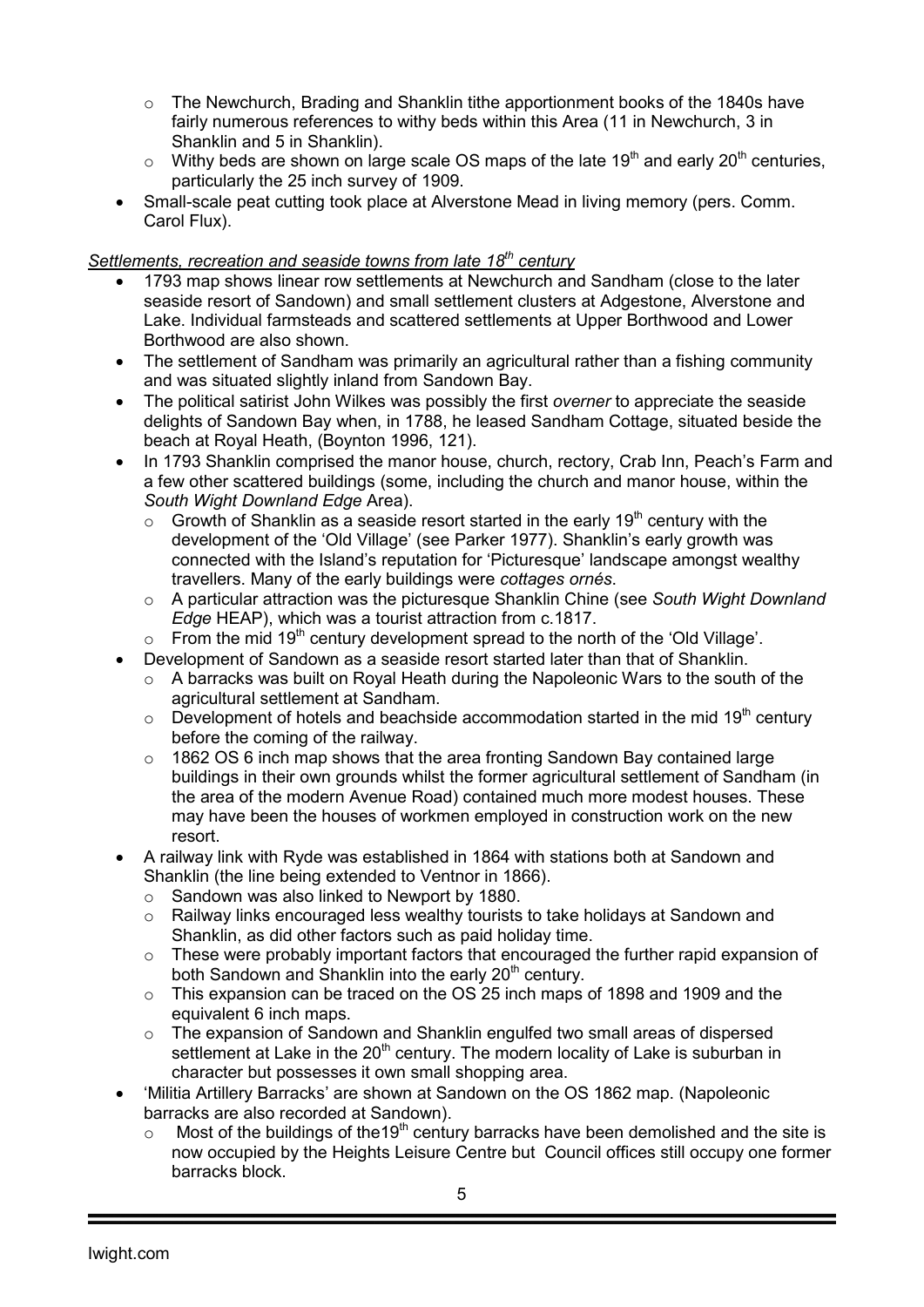- $\circ$  Sandown Barracks Battery was built to the east of the Barracks between 1861 and 1863 as part of the chain of 'Palmerston forts' built all around the coast of the Island in response to a perceived threat of French invasion.
- o The remains of the battery are now incorporated in Battery Gardens.
- Landguard Manor, on the outskirts of Shanklin, was rebuilt in 1879 and the grounds were enlarged and remodelled.
	- $\circ$  The house is now used for business purposes and some of the former parkland has been built on.
- A new 'country house' was built at Los Altos on the outskirts of Sandown in the 1870s. This had a small park and in the early  $20<sup>th</sup>$  century a sunken rose garden with a pergola was added to the north of the house.
	- o Los Altos House is now the Broadway Park Hotel but parts of the former grounds are now the public park of Los Altos.
- Morton Manor near Brading was extensively remodelled in the late  $19<sup>th</sup>$  century. The core of the existing garden is shown on a plan of 1822 but it expanded and developed as a tourist attraction in the late  $20<sup>th</sup>$  century.
- Sandown Airport was laid out in the early 20th century, partly on the site of Lea Farm.
- Borthwood Copse was acquired by the National Trust between 1926 and 1933.
- Expansion around Sandown and Shanklin in the later  $20<sup>th</sup>$  century has been residential rather than directly related to tourism. Residential growth has been stimulated partly by people retiring to the Isle of Wight.
- In the later  $20<sup>th</sup>$  century holiday parks and campsites have developed around Sandown and Shanklin, for instance on the site of Lower Hyde Farm.
- Railways links from Sandown and Shanklin to Newport and Ventnor were lost in the later  $20<sup>th</sup>$  century.
- Building at Alverstone Garden Village on the site of Youngwood's Copse started before the 2<sup>nd</sup> World War and 43 houses are shown on the OS 25 " map of 1946 but most existing buildings date from the later  $20<sup>th</sup>$  century.
- Residential development at Winford on former heathland is nearly all of late  $20<sup>th</sup>$  century date.
- Newport-Sandown Cycleway, completed in 2004, passes through this Area.

#### **Archaeology and Built Environment (details in HER)**

- Four *Palaeolithic* implements found within this area.
- Widespread finds of prehistoric flint implements, including *Mesolithic*, *Neolithic* and *Bronze Age* material, both in rural part of area and around Sandown and Shanklin at Blackpan, Sandown High School, Lake and Landguard.
- Specific evidence of prehistoric flintworking and/or occupation from a few sites, including Blackpan Common and Lea Farm.
- Valley floor peat deposits provide a valuable *palaeo-environmental* record.
- Waterlogged timber remains recently discovered at Alverstone Marshes during the excavation of a pond, comprising Iron Age and Roman causeways.
- Late *Iron Age* enclosure and medieval kiln site excavated at Knighton in the 1960s. Iron Age material also recorded from Lake, Knighton Down and Newchurch area.
- To the north of Newchurch prehistoric worked flint has been recorded and a Roman corndrier has been excavated.
- Apsecastle Wood appears to be first named on the OS  $1<sup>st</sup>$  edition 25 inch map surveyed in c.1862 and this map also labels America Wood as 'Littlecastle Wood'. However, the HER does not contain any records suggesting the presence of a defensive earthwork in this location.
- Brading is the Island's richest Roman villa. It lies immediately below the East Wight Chalk Ridge (where there is a *field system* that may be connected with the villa) and c.1km from the former tidal estuary of Brading Haven.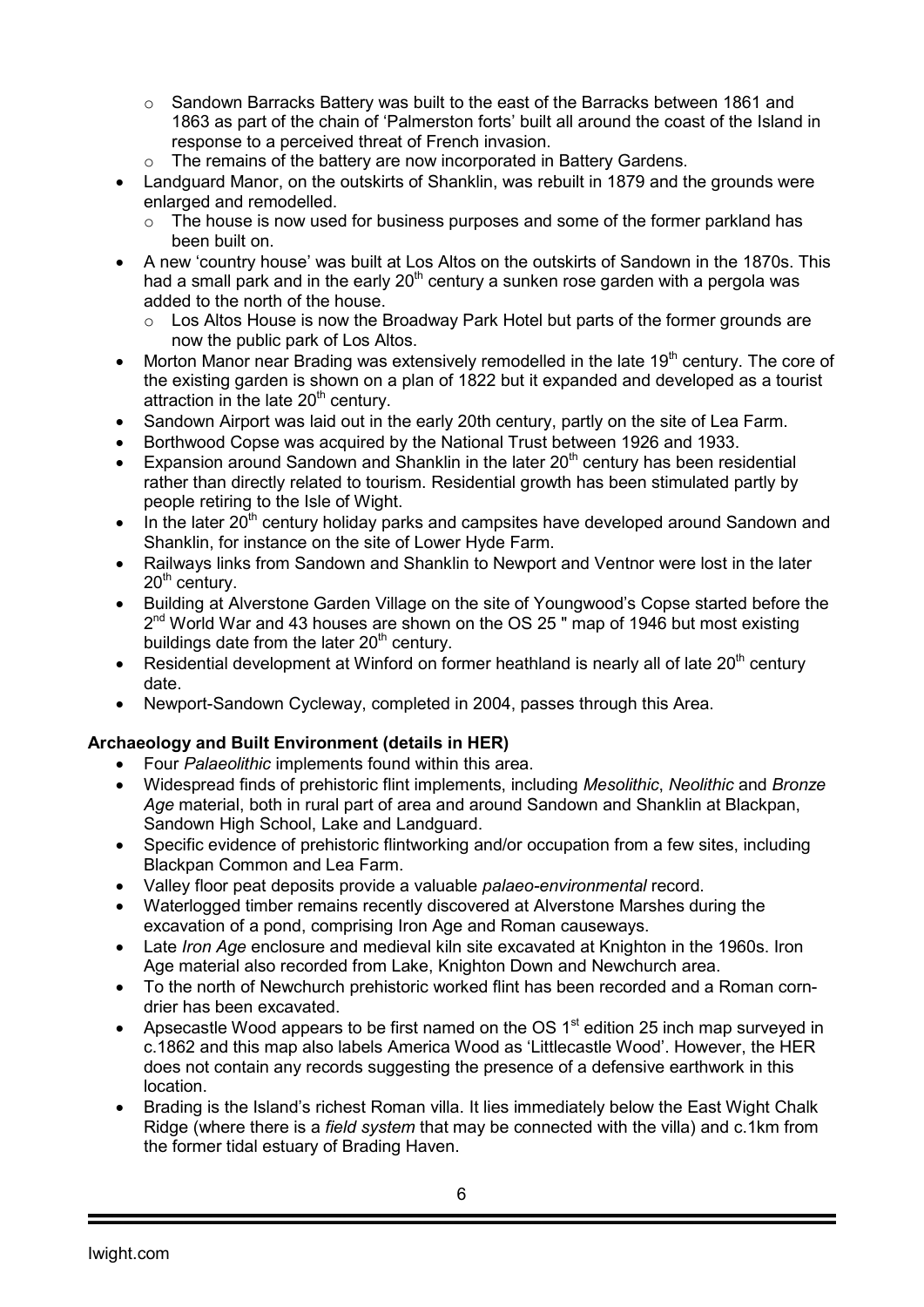- Newchurch parish church is substantially of early  $13<sup>th</sup>$  century date but with changes in Late Middle Ages or after (Lloyd and Pevsner 2006, 168).
- Earthworks (thought to be medieval rabbit warrens known as *pillow mounds*) recorded near Kern Farm.
- Good range of farm houses, farm buildings and cottages recorded on HER in rural part of area.
- HER records watermills at Alverstone, Lower Knighton and Knighton, and waterworks at Knighton.
- Buildings and structures recorded on the HER within Sandown and Shanklin are nearly all  $19<sup>th</sup>$  century and 20<sup>th</sup> century, including various churches described by Lloyd and Pevsner (2006).
- Military structures recorded on the HER are the19<sup>th</sup> century Sandown Barracks Battery and the nearby Sandown Barrracks.
- Sandown Pier was started in 1879, extended in 1895 and partly reconstructed in c.1970-73. The shore-end pavilion, built in 1933-34, is in modernistic style (Lloyd and Pevsner 2006, 254).

## **Relationships with other HEAP Areas**

- The valley of the Eastern Yar has similar characteristics in both this Area and the *Arreton Valley* Area.
- Rights of Way within this Area run northwards from the Yar Valley to the *East Wight Chalk Ridge*, which would have provided common grazing for local manors.
- In Roman times and probably also in medieval times there would have been a strong link with Brading Haven (within the *Brading Haven and Bembridge Isle* Area), which would have provided a route for goods entering or leaving the Island.

## **Time-Depth**

- The oldest features in the landscape may be the boundaries of the Newchurch *Mother Parish*, which itself may be based on an early Anglo-Saxon estate.
	- $\circ$  These boundaries are partially preserved as hedgerows, although the hedgerows themselves do not generally have an 'ancient' appearance.
- Many existing lanes and rights of way may date from later Anglo-Saxon and medieval times when individual manors and holdings needed to access different landscape resources, including arable fields, valley floor meadow, woodland and common grazing.
- Borthwood Copse is *ancient woodland* that was probably a component of the medieval Borthwood Forest. Other ancient woodland sites within the area, the most notable of which is America Wood, may also have originated in medieval times or earlier.
- The village of Newchurch, smaller settlements such as Adgestone, and dispersed manors and farms provide a link with the medieval settlement pattern.
- Existing field patterns to the north of Adgestone derive from medieval *open-field* strips, subsequently enclosed and later amalgamated and altered.
- Blackpan and Lake Common, although now a golf course, provides a link with the historic landscape type of common open grazing land.
- Some field patterns appear to derive from post-medieval enclosure of open grazing land.
- The grazing marshes of the Yar Valley may represent a longstanding land use.
- The enclosed pastures of the Yar Valley may, in many cases, have replaced common meadow that existed in medieval and early post-medieval times.
- 19<sup>th</sup> century buildings in Sandown and Shanklin.
- $\bullet$  20<sup>th</sup> century residential development, both on the outskirts of Sandown and Shanklin and in the more rural surroundings of Alverstone Garden Village and Winford.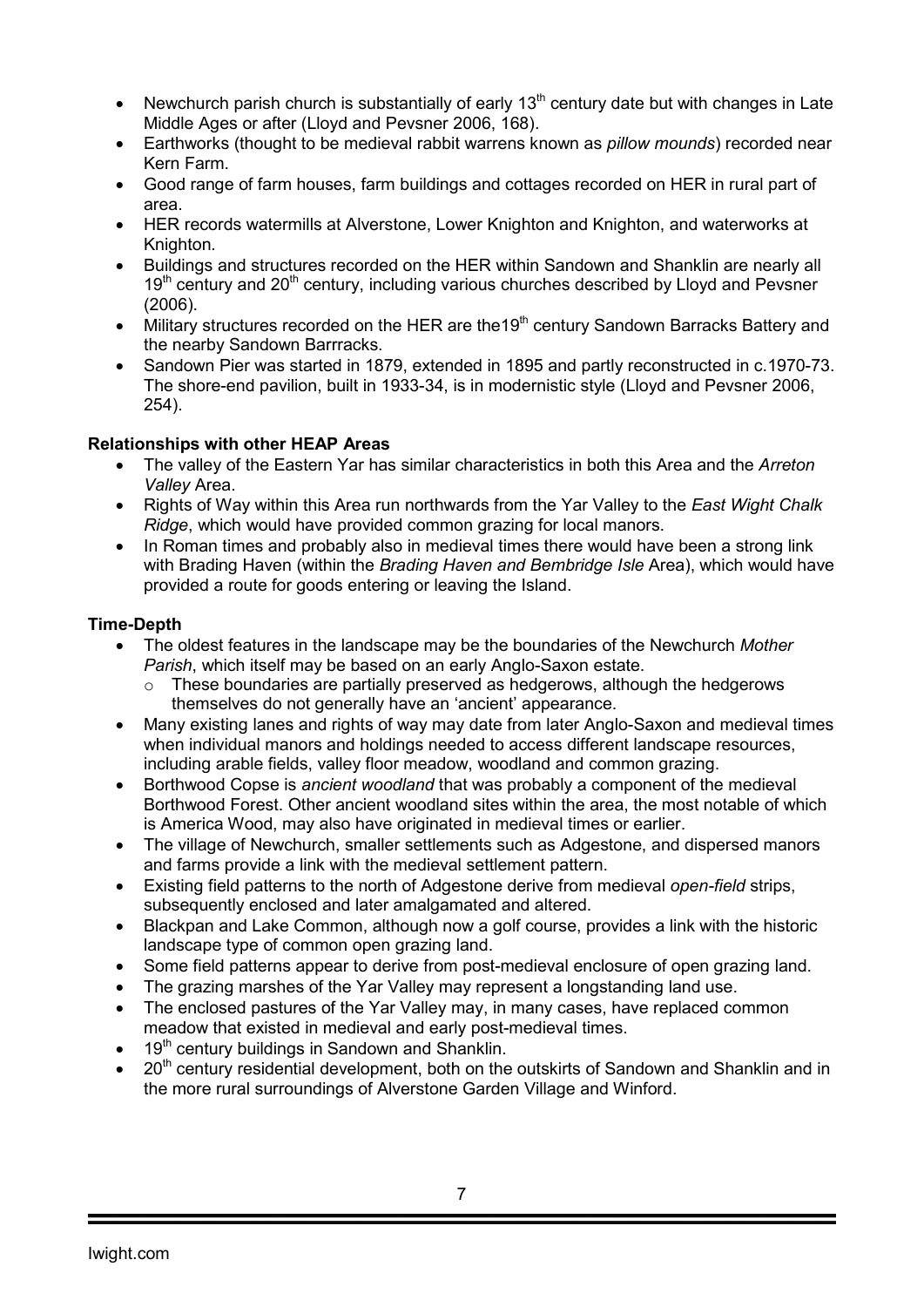# **Contribution of Historic Landscape to Present Landscape Character**

- Historic boundaries, lanes and tracks.
- Historic rural settlement pattern.
- Ancient woodland.
- Valley floor land retains historic elements such as grazing marsh, enclosed pastures and withy beds.
- Field patterns are mainly post-medieval but external boundaries may be of earlier date.
- The outline of Blackpan and Lake Common has been preserved by its use as a golf course and some heathland vegetation survives. This heathland, originally comprising a mix of both wet and dry heath, used to be very species rich implying a long history of continuous management by rough grazing.
- Distinctive early  $19<sup>th</sup>$  century character of Shanklin Old Village.
- Victorian and Edwardian seaside resort character of Sandown and Shanklin.

# **Values, Perceptions and Associations**

- Sandown and Shanklin are both valued by mainland visitors as seaside resorts of historic character with excellent beaches.
- The two towns are perceived as having separate and distinctive characters.
- The Bay Area has been affected to some extent by changing patterns of tourism and is perceived to be in need of regeneration, which will be addressed in the Island Plan.
- Despite the need for some regeneration the relatively intact historic character of both Sandown and Shanklin as  $19<sup>th</sup>$  century resorts is an asset of value to the Island.
- The rural part of this area has a particular value as the hinterland of Sandown and Shanklin and is easily accessible for informal recreation such as walking and cycling.

# **Research and Documentation**

- Historic Environment Record is basic resource for archaeology, built environment and historic landscape character (includes HLC layer).
- *Sandown Bay and Undercliff Coastal Defence Strategy Study* http://www.coastalwight.gov.uk/studies.htm
- *East Yar Fluvial and Coastal Strategy.* http://www.coastalwight.gov.uk/easternyarstrategy.htm
- Greater level of documentary research already undertaken for this HEAP Area than for other Areas, making this a suitable pilot area for evaluation of *HLC* interpretations by further documentary and field study.
- Sandown and Shanklin offer high potential for study of  $19<sup>th</sup>$  century coastal resort development.

# **Amenity and Education**

- Access to and from the mainland is available via the train service, with stations at Sandown and Shanklin.
	- o The railway terminates at Ryde pier head, linking with a cataman service to Portsmouth.
- A good network of Rights of Way allows this Area to be appreciated on foot.
- There is a 'Quiet Roads' scheme between Brading and Alverstone
- *Ancient woodland*, although limited in area, is attractive and accessible by rights of way. In addition, Borthwood Copse and America Wood are open access land under the *CROW* Act of 2001.
- Borthwood Copse is owned and managed by the National Trust.
	- o Part of America Copse is owned and managed by the Woodland Trust. http://www.wt-woods.org.uk/americawood
- Valley floor land is also accessible by rights of way, in particular by the Newport-Sandown cycleway.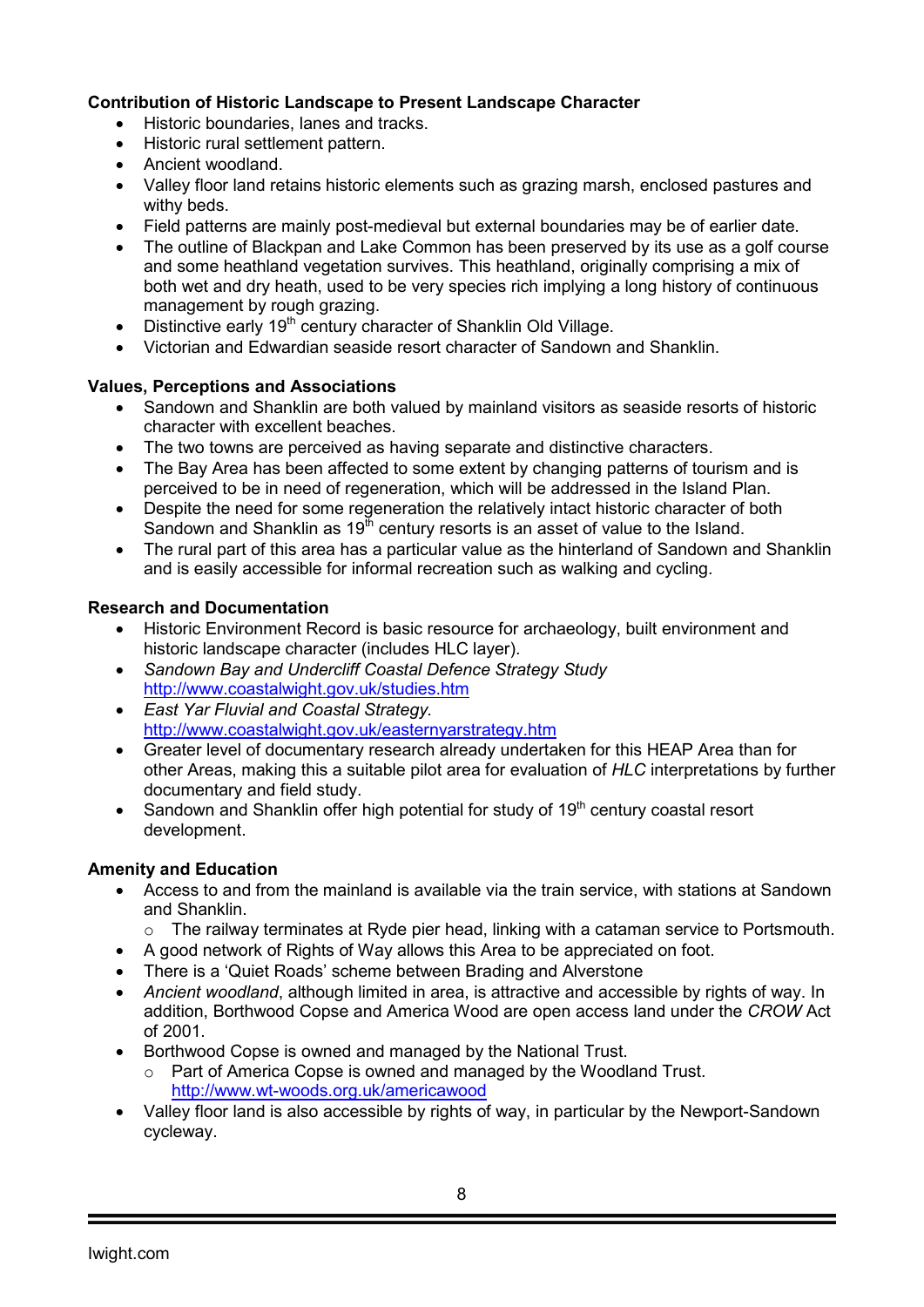- Alverstone Mead is a Nature Reserve maintained by Wight Nature Fund, which also manages Youngwoods Copse and Bretts Meadow for public access and nature conservation.
- Brading Roman Villa has been rehoused in a new, award-winning cover building and is an attractive tourism and educational amenity. http://www.bradingromanvilla.org.uk/
- The good beaches and historic built environment of Sandown and Shanklin are amenities enjoyed by both local people and visitors.
	- $\circ$  Sandown is the only remaining Isle of Wight pier where amusements are provided.
	- o The promenade between Sandown and Shanklin offers attractive views.

#### **Features of Particular Significance within this HEAP Area**

- Ancient woodland sites within this area are some of the most significant on the Island outside the Northern Lowlands HEAP Area.
- Brading Villa is a feature of national archaeological importance.

## **VULNERABILITY**

## **Rarity and Typicality**

- The overall range of HEAP Types within this Area is typical of southern England
- The various valley floor HEAP Types, although common in southern England, are well represented in only a few of the Island's HEAP Areas, including this Area.
- Sandown is a typical Victorian seaside resort but the 'Old Village' at Shanklin represents an earlier and more locally distinctive phase of seaside development.

#### **Coherence**

- The rural components of historic landscape character within this Area are generally well integrated.
	- $\circ$  However, 20<sup>th</sup> century development at Winford and Alverstone Garden Village has not respected the historic landscape character of the area although both developments fit within earlier landscape features (Winford Heath and Youngwoods Copse).
- Overall, the early 19<sup>th</sup> century character of Shanklin Old Village and the later Victorian character of Sandown and northern Shanklin have been retained.

#### **Condition and Fragility**

• Historic landscape features on the fringes of Sandown and Shanklin are particularly vulnerable to loss of character.

#### **CONSERVATION AND MANAGEMENT ISSUES**

#### **Forces for Change**

- Regeneration and redevelopment of sites in the Bay Area, to be identified in the *Island Plan.*
- Likelihood of new development on land identified and allocated in *Island Plan.*
- Development or change of use at Sandown Airport could affect the appearance of this Area.
- Actions taken in response to rising sea levels (set out in the *Sandown Bay Coastal Defence Strategy* and the *Eastern Yar River and Coastal Strategy* may have an impact on historic environment.
- The Eastern Yar Coastal & Fluvial Strategy will probably emphasise the need to retain more water for longer in the flood plain, linked to climate change, sustainability etc)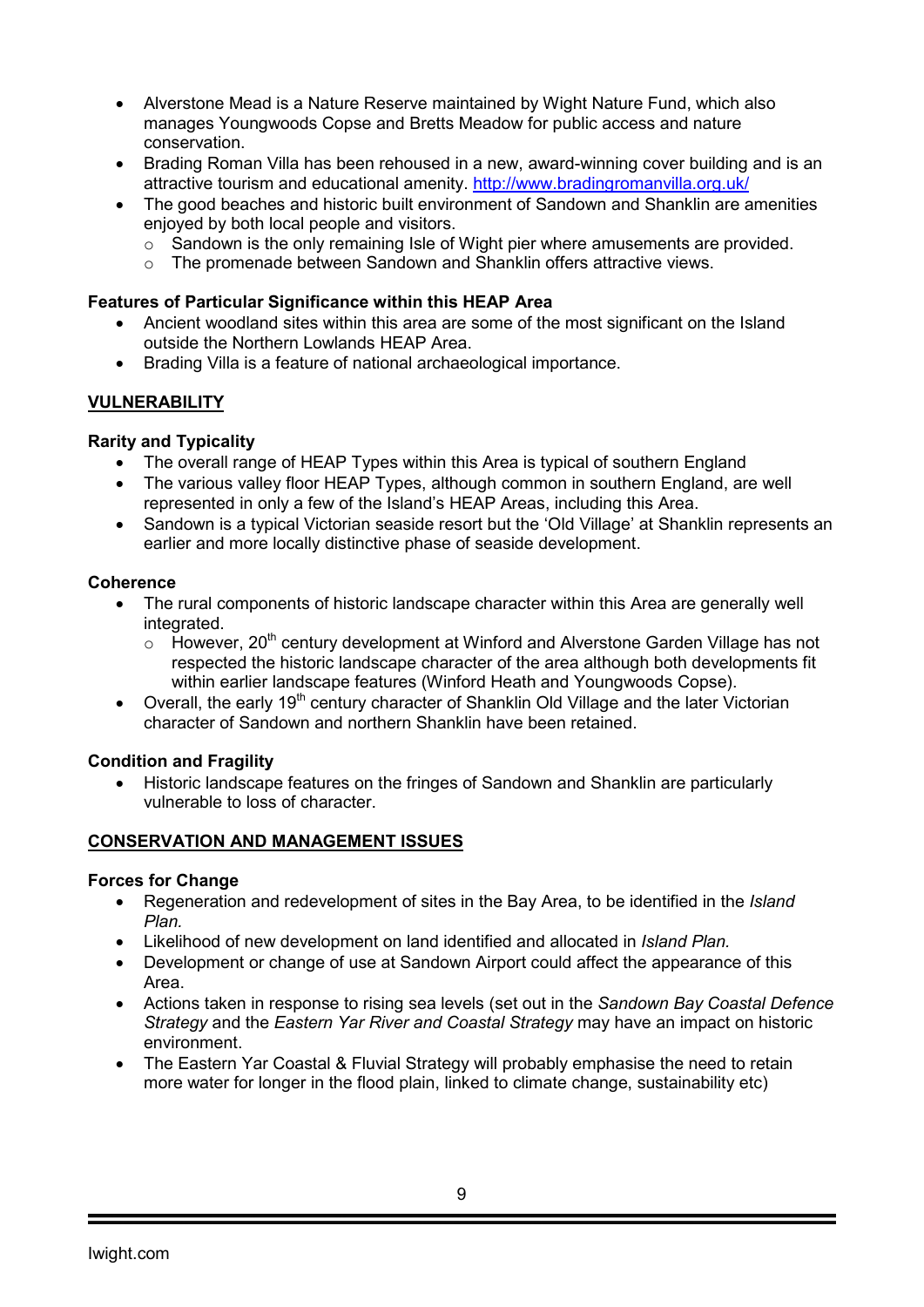## **Management Issues**

- Earthmoving and excavation could damage *palaeo-environmental* deposits in valley floor peats.
- Water abstraction needs to be managed appropriately and water levels maintained.
- Appropriate grazing of damp valley-floor land is required to ensure that a regime beneficial to nature conservation and historic landscape character is maintained.
- A *character appraisal* of a proposed *Conservation Area* in Sandown has been carried out by the Conservation and Design Team but the proposed Conservation Area has not yet been adopted by the Isle of Wight Council.
- The Shanklin Conservation Area was designated in 1971, is not based on a character appraisal and excludes later Victorian urban and coastal areas.
- No *character appraisal* or *Conservation Area* exists for the rural *historic settlement core* of Newchurch.
- Character appraisals are important for the following reasons:
	- $\circ$  to understand historic character within settlements at a more detailed level than that provided by HEAP
	- o To ensure that Conservation Areas are designated where appropriate
	- o As a tool to ensure that regeneration is character-based.
- The remaining  $19<sup>th</sup>$  century barracks block at Sandown is not a Listed Building.
- Fairly extensive sand or gravel working is shown within Apsecastle Wood on an 1999 aerial photographic survey produced by getmapping uk.

## **Conservation Designations**

- The *AONB* covers about a third of this HEAP Area, taking in Borthwood Copse, Alverstone, part of Blackpan/Lake Common, much of the East Yar Valley and the land between the Yar Valley and the East Wight Chalk Ridge.
- *Scheduled Monuments* within this HEAP Area are Brading Roman Villa, the pillow mounds near Kern Farm and the Sandown Barracks Battery.
- The Shanklin *Conservation Area* lies partly within this HEAP Area.
- 71 *Listed Buildings*, of which Brading Roman Villa and All Saints Church at Newchurch are Grade I, all others being Grade II.
	- $\circ$  10 of the buildings are 16<sup>th</sup> and 17<sup>th</sup> century and at least 24 are 19<sup>th</sup> century, the rest being 18<sup>th</sup> century.
	- $\circ$  Earliest occupied listed building appears to be Apse Manor Farm, of late 16<sup>th</sup> or early 17<sup>th</sup> century date with later additions and alterations.
	- o Gate piers and walled garden at Knighton Gorges are listed.
	- o Listed buildings of earlier date are vernacular farmhouses and cottages.
	- $\circ$  19<sup>th</sup> century Listed Buildings include properties in Shanklin Old Village, churches in Sandown and Shanklin, street furniture, and Shanklin Railway Station.
- No sites included in the *English Heritage Register* of Historic Parks and Gardens.
- Knighton Gorges walled garden and Morton Manor are listed as historic *parks or gardens of local interest* in the Isle of Wight Council Unitary Development Plan.
- All the coastline within this HEAP Area falls within the South Wight Maritime *SAC*.
- There are *SSSI*s within the HEAP Area at Alverstone Marshes and America Wood.
- There are 25 *SINC*s within the Area.
	- o SINCs in woodland include Knighton West Wood, Knighton East Wood, Rowdown Copse, Lynch Copse, Youngwood's Copse, Borthwood Copse and Apse Castle Wood.
	- o SINCs on valley floor land include Newchurch Marshes, Alverstone Marshes, Pope's Farm Marsh, Barton Withy Bed, Ninham Withy Bed and Old Clover Withy Bed.
	- $\circ$  SINCs on downland or former downland include Knighton Down, Kern Down Chalkpit and Brading Down West.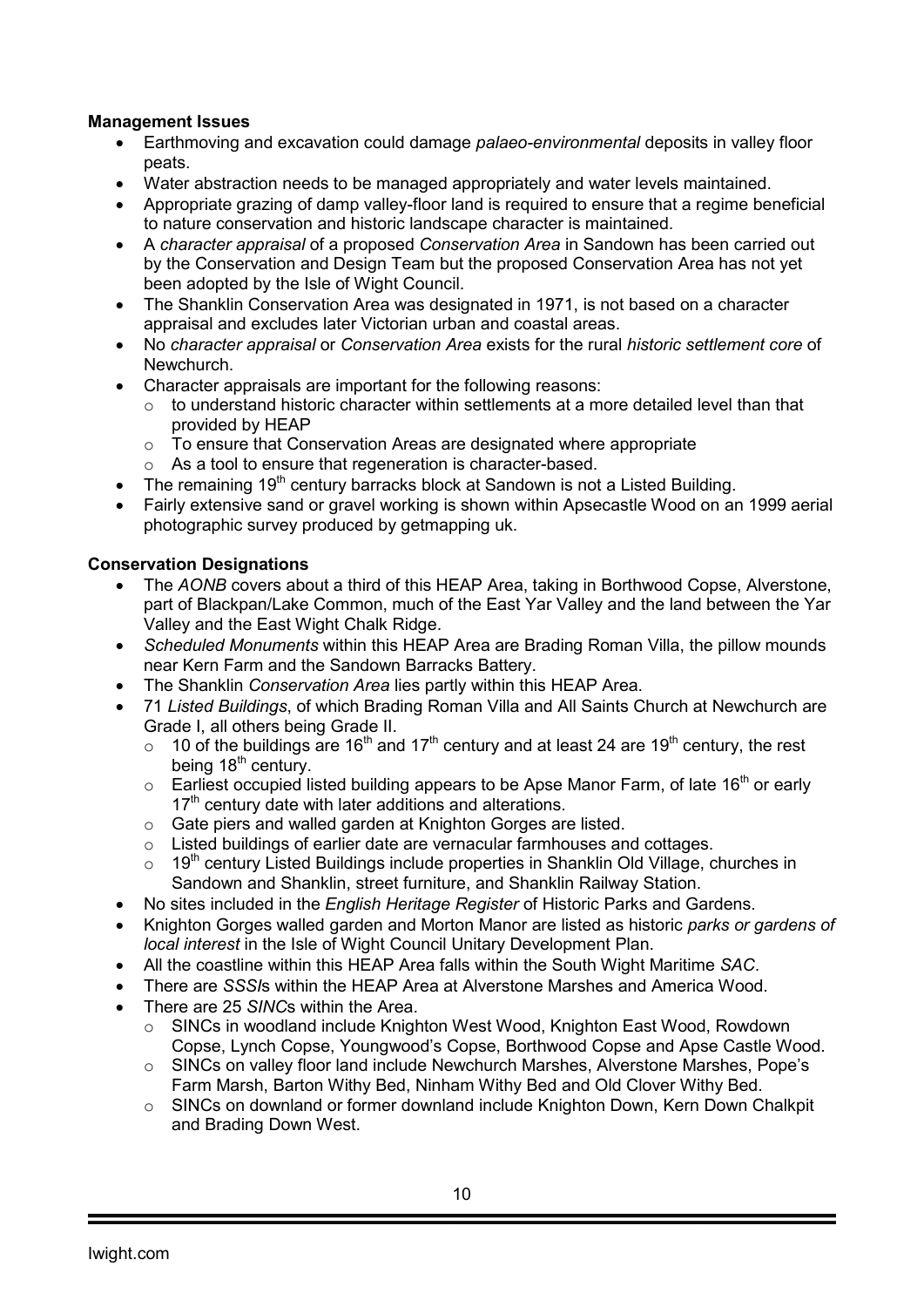- $\circ$  Shanklin Cemetery (Hilliards) is a SINC and also has value as a historic landscape. (A survey by the Isle of Wight Garden's Trust found that this 19<sup>th</sup> century cemetery was of considerable local significance.)
- Three *Local Nature Reserves* fall within this Area, these being Sibden Hill, Batts Copse and Alverstone Marsh. The first two are managed by the Countryside Section of the Isle of Wight Council and Alverstone Marsh is leased to the Wight Nature Fund by the Council.

# **FUTURE MANAGEMENT**

Specific suggestions for this Area are as follows:

- Adoption of Sandown Character Appraisal and designation of Sandown Conservation Area.
- Character Appraisal of Newchurch.
- Disturbance of peat deposits to be avoided wherever possible and, where essential, to be subject to archaeological evaluation and monitoring.
- Possible project to evaluate *HLC* interpretations by undertaking further documentary and field study.
- Further study of valley floor HEAP types.
- Explore possibilities for conservation and management of Knighton Gorges walled garden.
- Academic study of 19<sup>th</sup> century resort development, looking at documentary evidence and at existing buildings and structures.
- Consider Sandown Barracks building for national or local listing.
- Explore future conservation and management of Shanklin Cemetery and consider it for inclusion on the Local List.

The Isle of Wight HEAP Objectives and Actions are set out in a separate document. These objectives and actions are generic and many of them are relevant to all HLC Areas. Those that are most relevant to this HLC Area are cited below.

- **A12** Complete Field Patterns HEAP.
- A13 Identify field patterns of significance.<br>**A14** Complete Rural Settlement HEAP.
- **A14** Complete Rural Settlement HEAP.
- **A15** Complete Urban Settlement HEAP
- **A16** Completion of character appraisals for all existing and potential Conservation Areas, using appropriate HLC and HEAP data.
- **A20** Complete Valley Floor HEAP.
- **A21** Complete HEAP for Trees and Woodland<br>**A23** Completion of HEAP for Roads. Lanes an
- A23 Completion of HEAP for Roads, Lanes and Tracks.<br>**A24** Complete field survey of historic Rights of Way.
- **A24** Complete field survey of historic Rights of Way.
- **A28** Complete Boundaries HEAP.
- **A29** Complete Climate Change HEAP.
- **A30** Investigate potential for projects to identify archaeological features within cultivated and non-cultivated land for all HEAP Areas.
- **A32** Facilitate the supply of HEAP and HLC information to land managers, farm advisers, farmers and funding bodies.
- **A33** Facilitate use of HLC information to assess importance of hedgerows affected by hedgerow removal notices.
- **A34** Advocate protection of buried archaeological features within cultivated land.
- **A35** Promote conservation of historic farm buildings.
- **A39** Promote the retention of significant historic field patterns.
- **A40** Support traditional grazing and other appropriate management of valley floor land.
- **A41** Ensure that woodland and forestry management and new tree planting does not damage archaeological features or historic landscape character
- **A44** Seek effective ways to lessen damage to road banks caused by motor traffic.